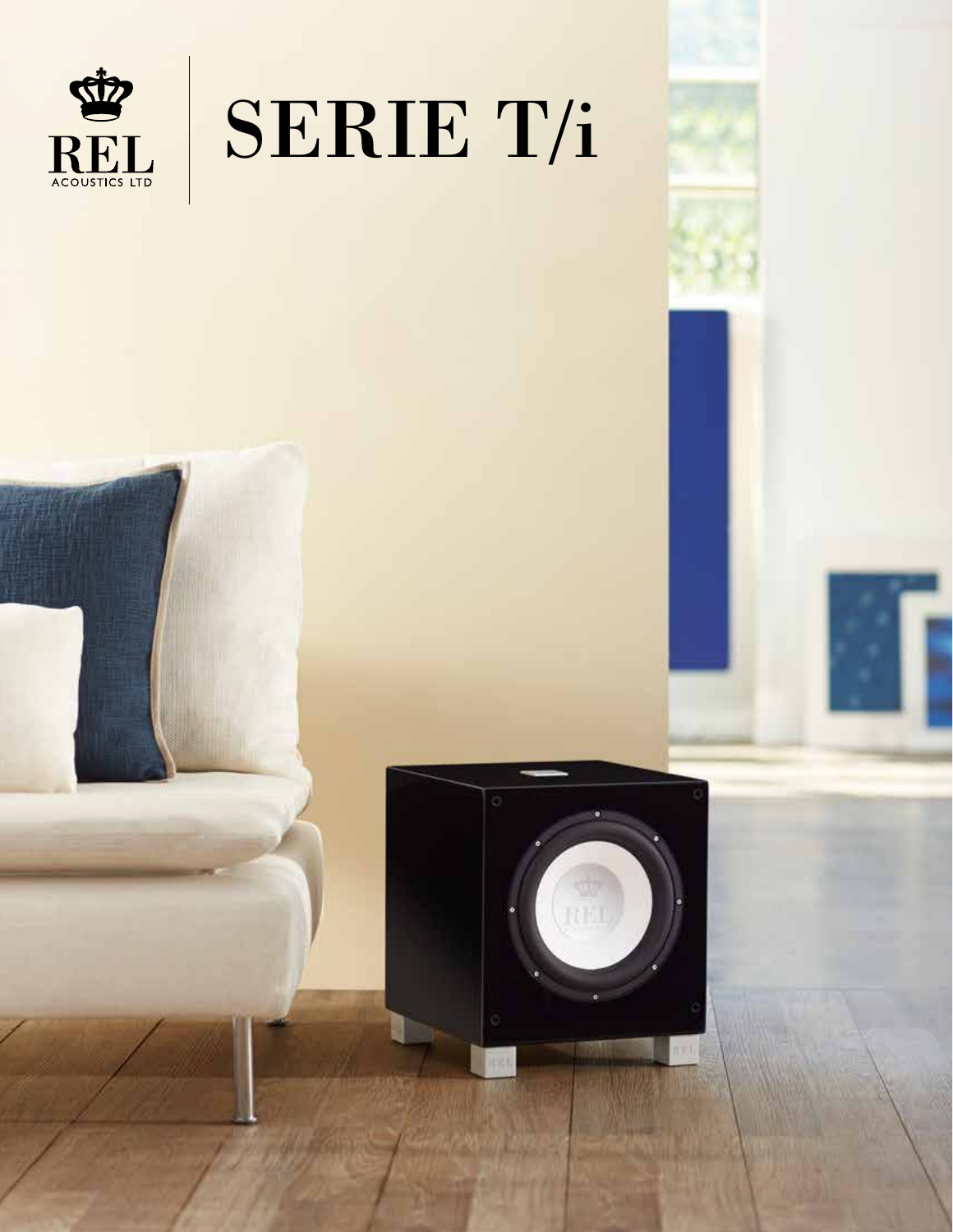## T/9i

REL have a longstanding tradition of requiring the top model in any range to be more. More than the sum of its parts, it represents the grandest scale, the highest output and the most we can do within any given technology envelope.

T/9 i, THE MOST T/ i: T/9i represents the most of T/i that we can deliver, and if sheer output alone is a primary requirement for your theater or music system then read no further. The combination of a lightweight, composite FibreAlloy ™ 10" driver coupled to a matching 10" T/i passive delivers speed, slam and attack when called upon but also is capable of tracing more delicate passages when necessary. Large in sonic scale, the T/9i is ideal for mating up with floor standing speakers and rooms that are on the medium-to-large size. Powerful, concussive, yet beautiful.

T/9i delivers more than just raw output. We started with our driver upgrades and built outward. The lovely cabinets grew by 4 lbs. (1.8 kg) over its predecessor due to thicker cabinet walls and improved bracing. Why? Because the additional speed and impact of the new drivers requires greater control or the benefits can be lost before they get to the listener.

GREAT SUBS, GREAT AMPS: REL's acclaimed input filters and robust amplifiers, for T/9i a powerful 300w Class A/B design, result in the best sounding, most reliable designs ever produced. High current power supplies, huge toroidal transformers, and what many critics call the best filters in the world produce the famous REL Effect —wherein not simply the bass region but ALL music and movie sound is uplifted and improved.



REL PREFER TO REFINE, to build generationally upon a solid foundation while searching relentlessly for every possible way to legitimately improve upon our past performance. With T/i, we believe we have set a new standard for overall performance in this price category.



**WWW.RELNET** 





G



Arrow ™ is REL's latest generation of zero compression wireless. Super-fast delivery of both High Level Bass and .1/ LFE ensures the rich, natural warmth only RELs can deliver.

о  $REL \cdot \nabla$ 

**WALES** 

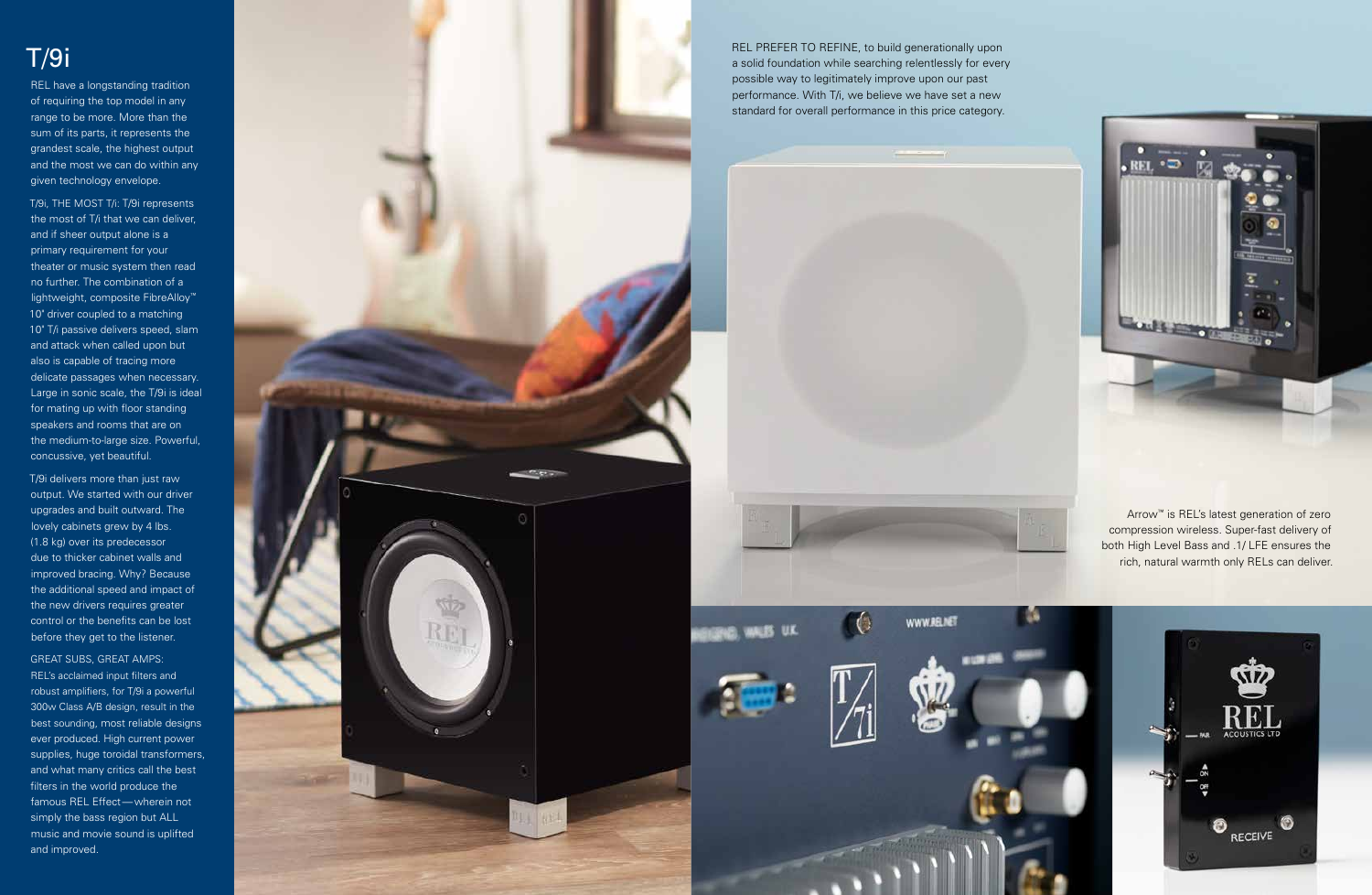## T/9i

REL have a longstanding tradition of requiring the top model in any range to be more. More than the sum of its parts, it represents the grandest scale, the highest output and the most we can do within any given technology envelope.

T/9 i, THE MOST T/ i: T/9i represents the most of T/i that we can deliver, and if sheer output alone is a primary requirement for your theater or music system then read no further. The combination of a lightweight, composite FibreAlloy ™ 10" driver coupled to a matching 10" T/i passive delivers speed, slam and attack when called upon but also is capable of tracing more delicate passages when necessary. Large in sonic scale, the T/9i is ideal for mating up with floor standing speakers and rooms that are on the medium-to-large size. Powerful, concussive, yet beautiful.

T/9i delivers more than just raw output. We started with our driver upgrades and built outward. The lovely cabinets grew by 4 lbs. (1.8 kg) over its predecessor due to thicker cabinet walls and improved bracing. Why? Because the additional speed and impact of the new drivers requires greater control or the benefits can be lost before they get to the listener.

GREAT SUBS, GREAT AMPS: REL's acclaimed input filters and robust amplifiers, for T/9i a powerful 300w Class A/B design, result in the best sounding, most reliable designs ever produced. High current power supplies, huge toroidal transformers, and what many critics call the best filters in the world produce the famous REL Effect —wherein not simply the bass region but ALL music and movie sound is uplifted and improved.



# T/7i

We began by updating our classic 8" bass engine to reduce mass, while greatly increasing stiffness. This improvement led to upgrading cabinet dimensions and wall thickness to better control the deep bass. Additional upgrades extended even into the design of our feet, resulting in greater speed and solidity to the presentation of sound.

T/7i is, without reservation, one of the best-balanced RELs of all time. In order to achieve perfect balance, a sub must weigh speed against heft, while ensuring true extensiondepth-and do so in a physically harmonious package. T/7i manages to make it all seem easy. Quick and delicate for a perfect blend, it can pound out exceptionally deep, tuneful bass that belies its size and plays louder than most will ever require.

GOING FASTER REQUIRES A BETTER ENGINE: The new composite FibreAlloy™ 8" bass engine in T/7i blends precisely the correct dimension of stiffening alloy with a fibre material chosen for its sonic neutrality and light weight. The combination is brilliant; exceeding the performance of competitors' drivers that are many times more expensive. The forwardfiring 8" active couples with a larger 10" down-firing passive, again with carefully chosen balances of alloy to fibre and the result is seamless, effortlessly deep bass that blends perfectly with one's main speakers.

ELECTRONICS, THE POWER BEHIND THE BRAND: If our driver designers deliver the structure of REL's sound, the electronics are the power behind our success. T/7i uses a 200w Class A/B design with large, high current power supplies, precision-wound toroidal transformers and an amazing reliability record that has powered almost 100,000 RELS in the T-range over the years.



SIMPLIFY, THEN ADD LIGHTNESS: Simplicity is its own reward and T/5i reduces the classic cubic sub to its bare essence. Just a single, high quality FibreAlloy ™ composite driver, down firing to produce maximum coupling with the floor eliminates the need for a grille; T/5i is the purest expression of REL.

REL's electronics are the brains and power behind our success. Serie T/i uses the same Class A/B power amplifier sections with large, high current power supplies, precisionwound transformers and an amazing reliability record that has powered some 100,000 RELs.

BEAUTY AND BRAWN: T/5i is powered by a rich sounding 125w Class A/B amplifier that cuts no corners. Over-specified mains transformers, discrete output devices, high current power supplies; T/5i shares all the DNA and quality construction of its larger, more powerful brethren but is simply scaled down in output, not quality and retains the legendary reliability REL have become know for the world over.





**SCIENTIST**